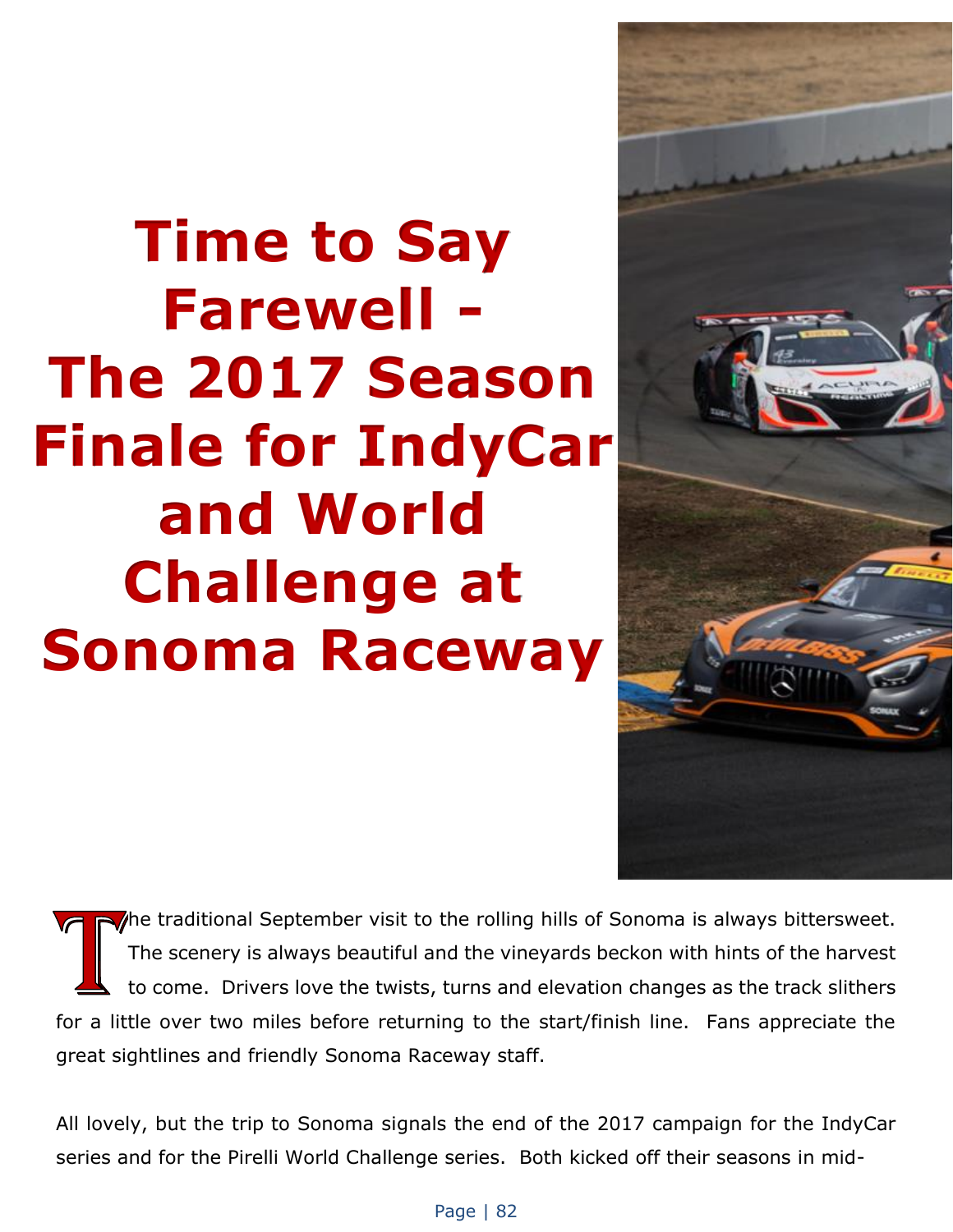

March by sharing the bill at St. Petersburg, Florida. After multiple rounds for each at venues across the country, when both arrived at Sonoma, it was time to say farewell.

For the Indycars, the final double points round at Sonoma heralded the arrival of Josef Newgarden to the circle of champions. Newgarden had been in Indycar for several years, but moved to Penske Racing in 2017. He rewarded their faith with a strong run throughout the calendar in clinical Penske fashion. An atypical mistake at Watkins Glen in the previous round kept the championship hunt in contention heading to Sonoma. Once at Sonoma,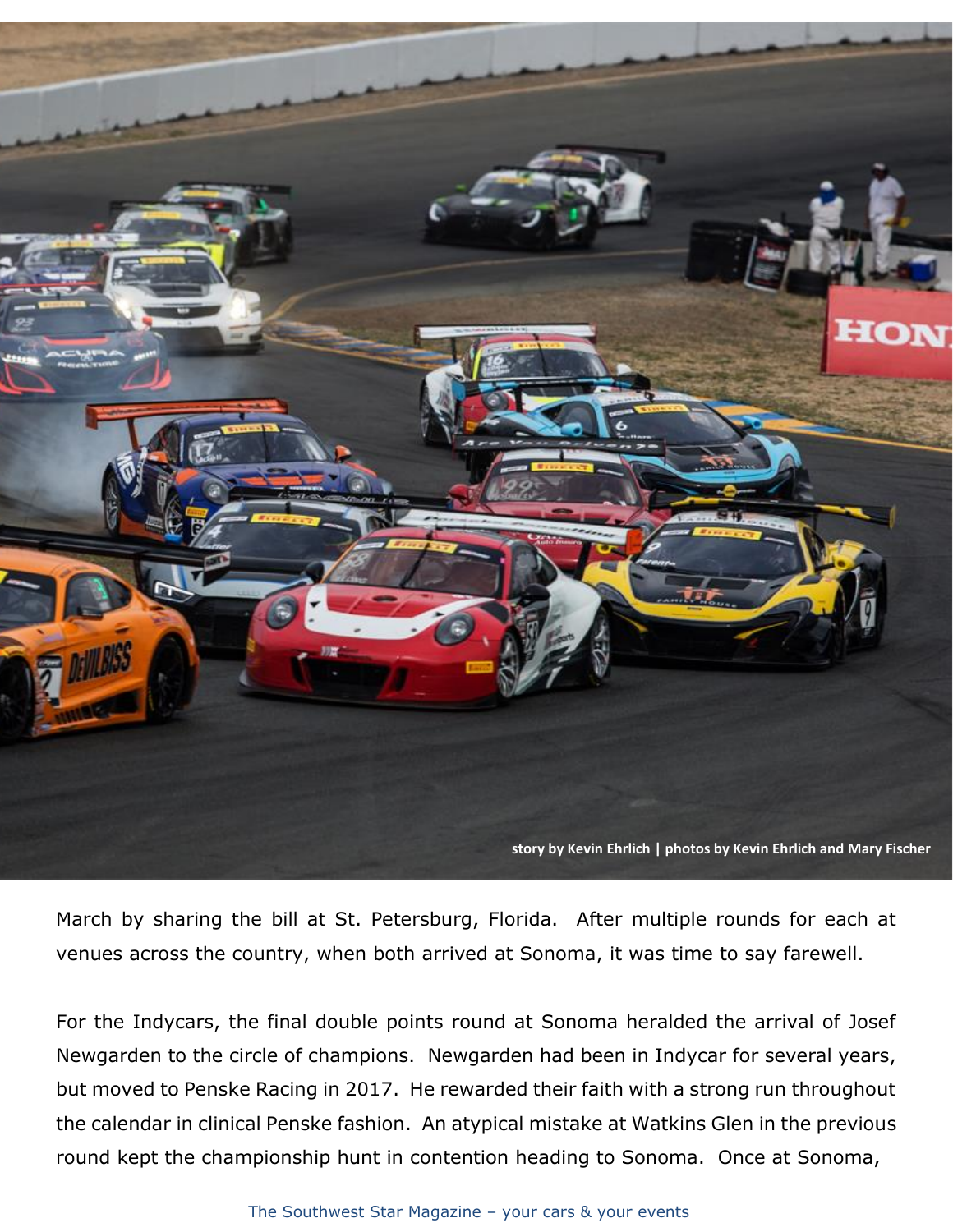however, Newgarden formally clinched the title by finishing second to team-mate Simon Pagenaud who won the race.

While Newgarden was in spotlight arrival mode, team-mate Helio Castroneves was likely running his last Indycar race at Sonoma and his last race as a full season Indycar driver. After 30 wins (including three Indy 500 victories) over a 20-year career, Castroneves is moving to drive with the new Penske Acura sportscar program. He may return for oneoff Indy 500 appearances but as a full time Indycar driver – it was time to say au revoir.



In the Pirelli World Challenge garage, there was considerably more uncertainty whether farewells were in order. Would the factory-backed Acura NSX program in 2017 give way to customer teams with different faces and liveries for 2018? Would the mighty Bentley Continentals be back in 2018 at all after missing Sonoma and Mi-Ohio and struggling in Austin?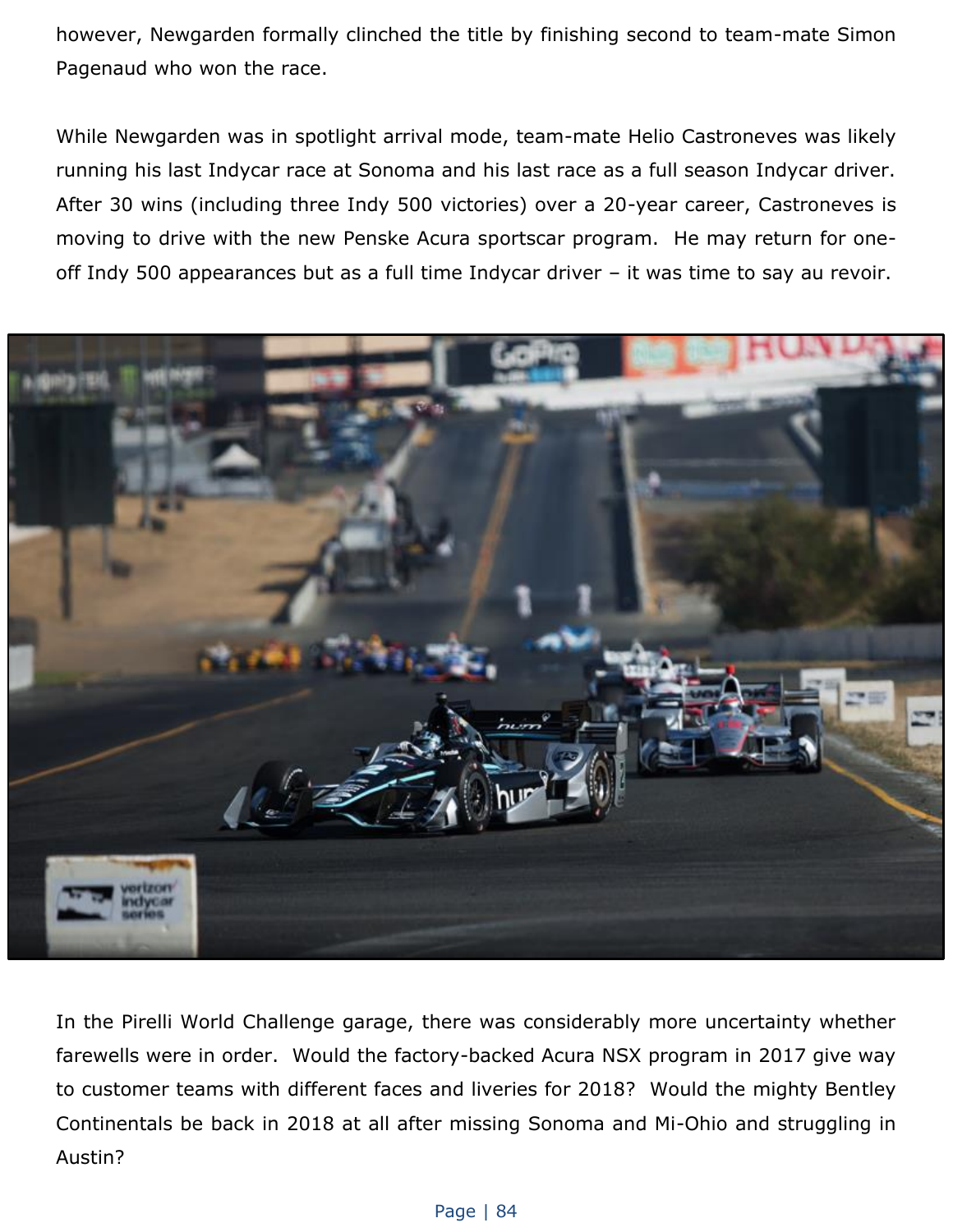On track, Porsche's Patrick Long claimed the GT class championship after nearly winning the title in 2016. The victory came as a well-deserved reward for the Californian who remains the only American Porsche factory driver.

Michael Cooper swept the wins for the two races of the weekend in his Cadillac AST-V.R with very strong drives. Team-mate Johnny O'Connell, who won both races in 2016, had a much rougher weekend this time around. He suffered a heavy practice crash on Friday

that destroyed his mount. The backup car, which happened to be busy posing for pictures in the Cadillac fan zone display, was pulled in for service. But it was going to be a long night, as the car hadn't

**Bloodiff** 838

run since mid-2105.

At the last race of the season, rumors and speculation always swirl through the garages, the grand stands and the media center about what the coming year may bring. There is always a sense of excitement and trepidation. In some cases, plans are known and announced. In other cases, announcements and news are revealed during the off-season. Thus, the racing spectator arrives at the track knowing that Sonoma might be the last time they will see a particular driver, team or marque.

While all marveled at the Cadillac team's performance and efforts get O'Connell back into the fight, those outside the team didn't know that the plug would be pulled from the World Challenge program only days after Sonoma. After racing in factory-supported form in World Challenge since 2004, racking up dozens of poles, podiums and wins, and carrying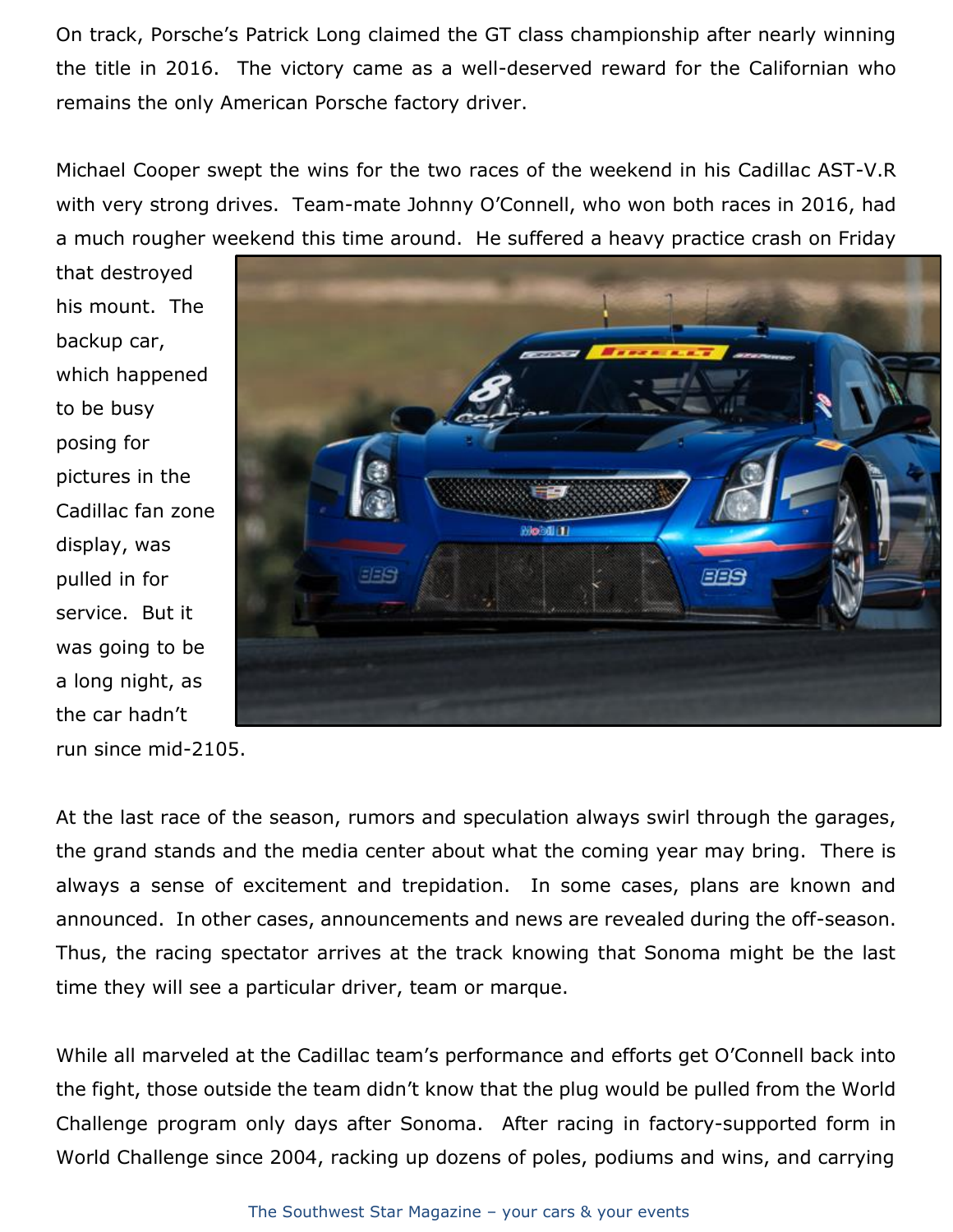

some of the best-known road racing drivers, Cadillac announced it was halting World Challenge racing to focus on prototype racing. It was a shocking announcement, but factory racing budgets are not bottomless. There may be a return someday, but for now, it was time to say auf wiedersehen.

Sonoma Raceway always puts on a great show. How many other races can you think of that include an air show courtesy of the Patriots Jet Team? Not just a fly-by for the national anthem – this is a full-bore airshow. The Patriots are world-famous, featuring former Navy Blue Angel and Air Force Thunderbird pilots. They flew at the MCAS Miramar Airshow the next week which should give some idea of the quality of the show for the Sonoma Raceway spectators. Did we mention the flag for the national anthem was delivered by a sky diver? What a way to make an entrance.

A weekend garage pass is available, but a standard ticket allows the fan to wander around the entire circuit. Shuttles are on-hand to give a lift from parking areas or to help get



around more easily.

The weekend schedule is packed with many different classes of racing as well. Indycar is the headliner, but there is no lack of action. World Challenge features both GT and GTS classes with a wide range of different sportscars while the Porsche GT3 Cup is a single-marque dogfight.

Page | 86